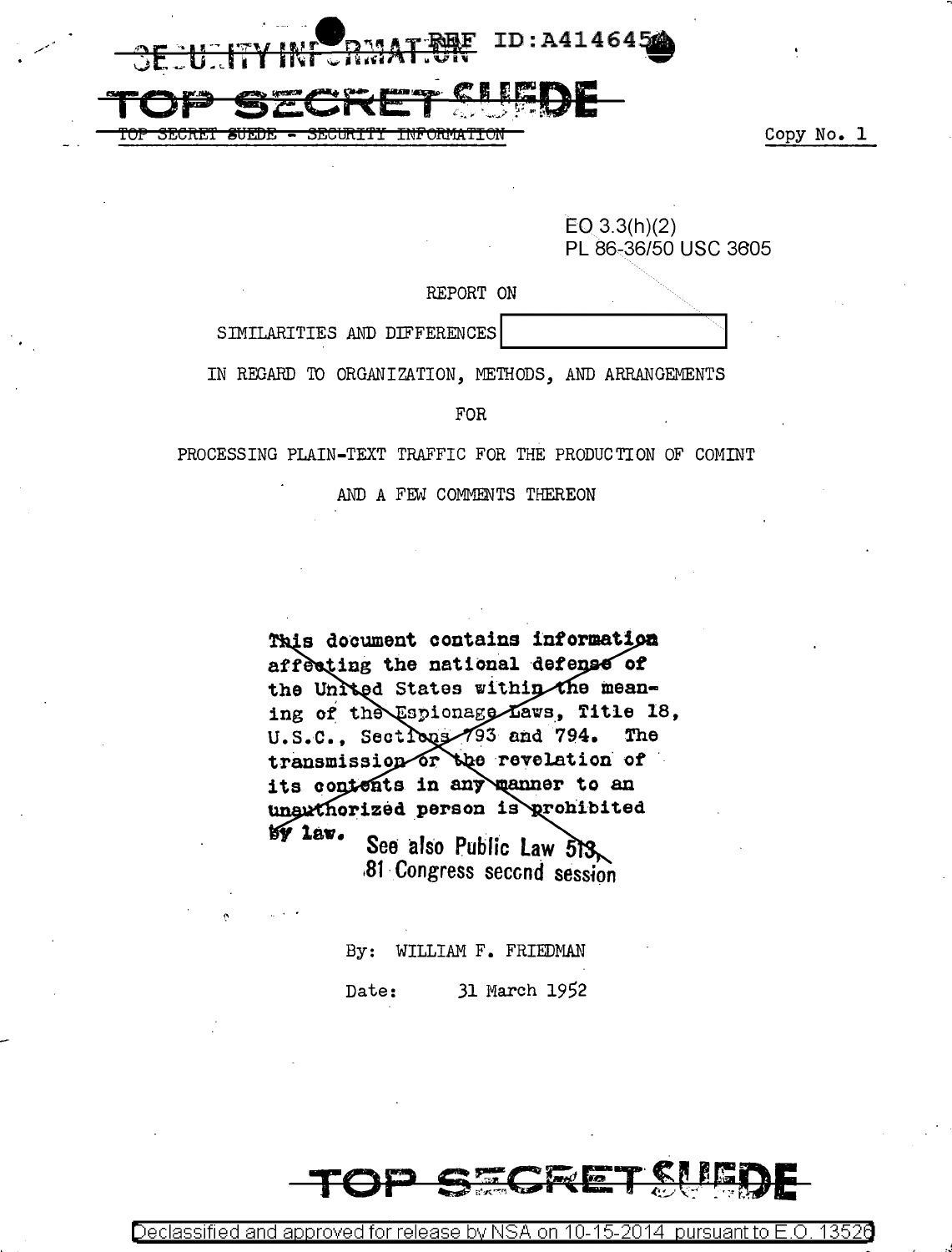

SEGRET SUEDE SECURTTY INFORMATION  $EO 3.3(h)(2)$ PL 86-36/50 USC 3605

The term Communications Intelligence (COMINT) designates the  $l. a.$ information and technical material resulting from the interception and study of intercepted communications.<sup>1</sup>

b. The term traffic analysis  $(T/A)$  designates the operations involved in the study of the "externals" and characteristics of intercepted communications (procedure signals, message headings, call signs, etc.,  $D/F$  bearings, and other technical aids) for the purpose of obtaining information<sup>2</sup> concerning the organization and operation of the communication system or networks on which the communications are passing.

The term traffic intelligence  $(T/T)$  is that COMINT which is  $c_{\bullet}$ produced by drawing inferences or deductions from the information obtained by T/A operations defined above.

d. The term plain text (P/T) includes communications of two sorts:

(1) Category 1 - Plain-language communications passed on internal radio links of the country involved.

(2) Category 2 - Plain-language and

e. The term processing refers to the steps and operations performed on intercepted communications, up to and including their translation. It does not include the preparation of reports, appreciations, digests, etc., based upon the information constituting the end-product of the COMINT,  $T/A$  and  $T/T$  operations; that is, the term does not include the preparation of so-called finished "intelligence."

2. a. The principal differences brganizations and arrangements for the processing of plain-text are as follows:

> $(1)$  The COMINT establishment is currently organized on a centralized functional basis, that is, the structure as a whole

- 1. This and the following definitions apply to the terms as specifically used in this report.
- $2.$ This information is used (1) as a guide to efficient intercept control and operation, (2) as an aid to cryptanalysis, and  $(3)$  as a basis for what is defined in lc.
- $3.$  Commercial code is included in this category because such codes are available and are intended for economy, not secrecy.

 $EO 3.3(h)(2)$ PL 86-36/50 USC 3605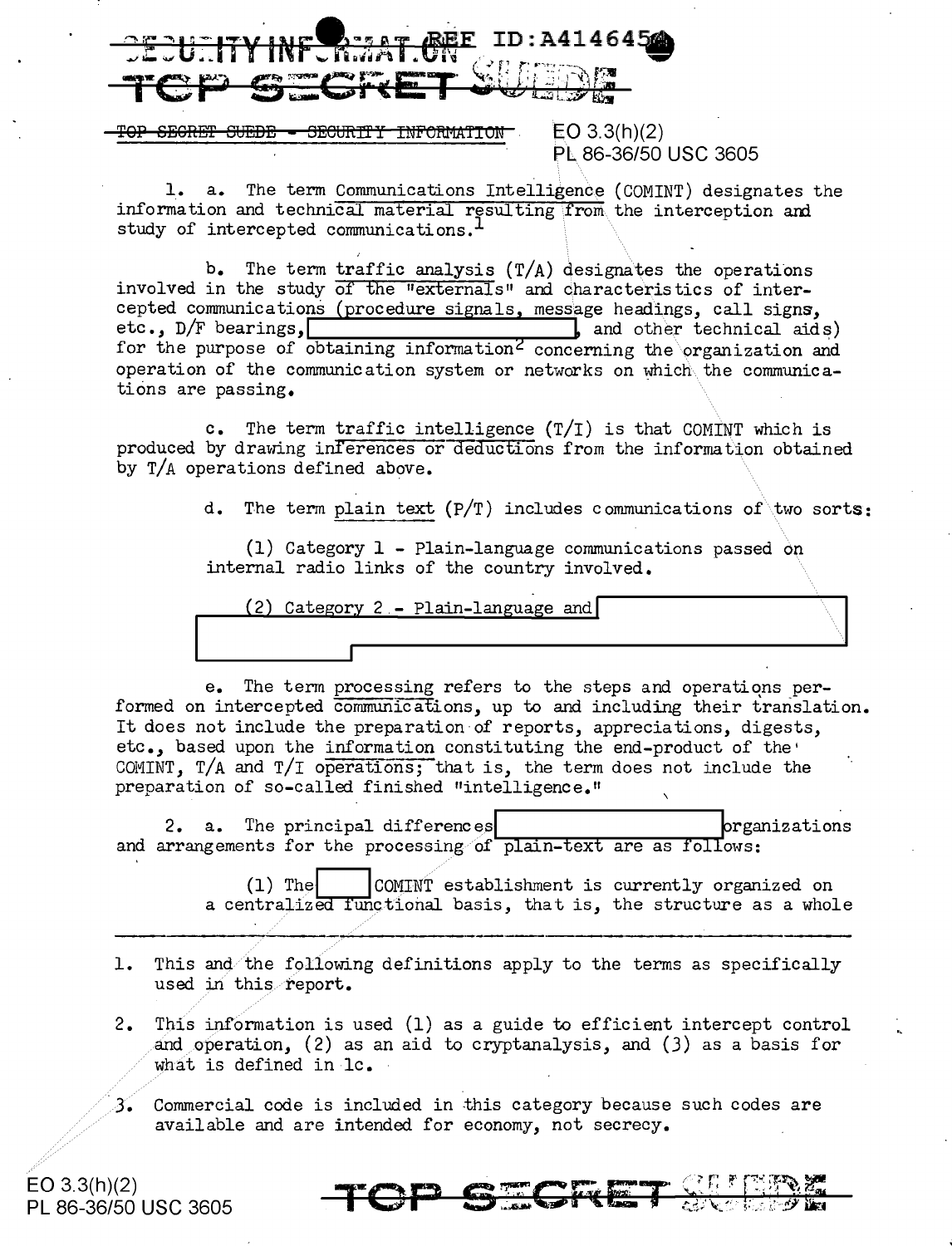

- SECURITY INFORMATION TOP SECRET SUEDE

 $EO 3.3(h)(2)$ PL 86-36/50 USC 3605

 $\overline{c}$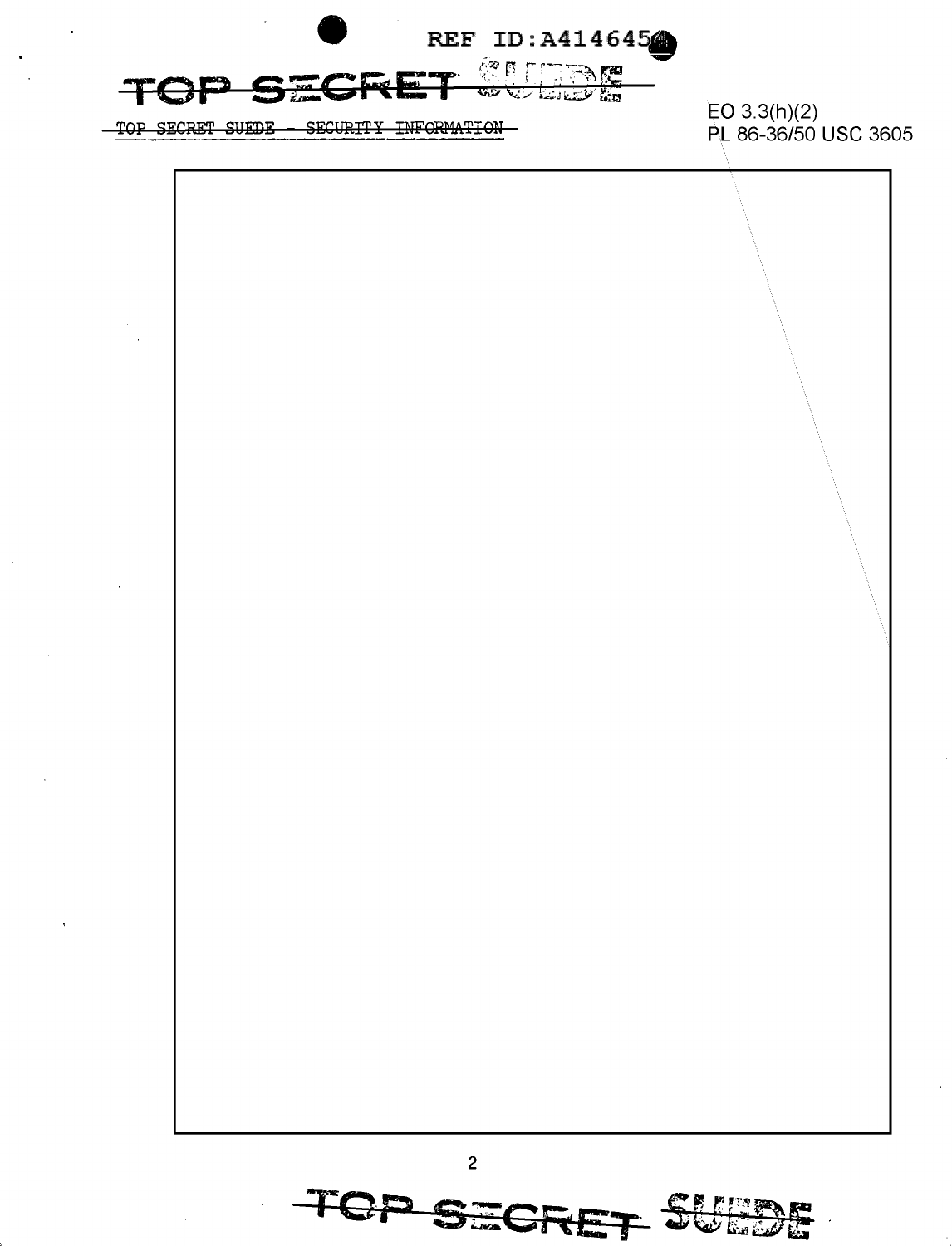



د».<br>المم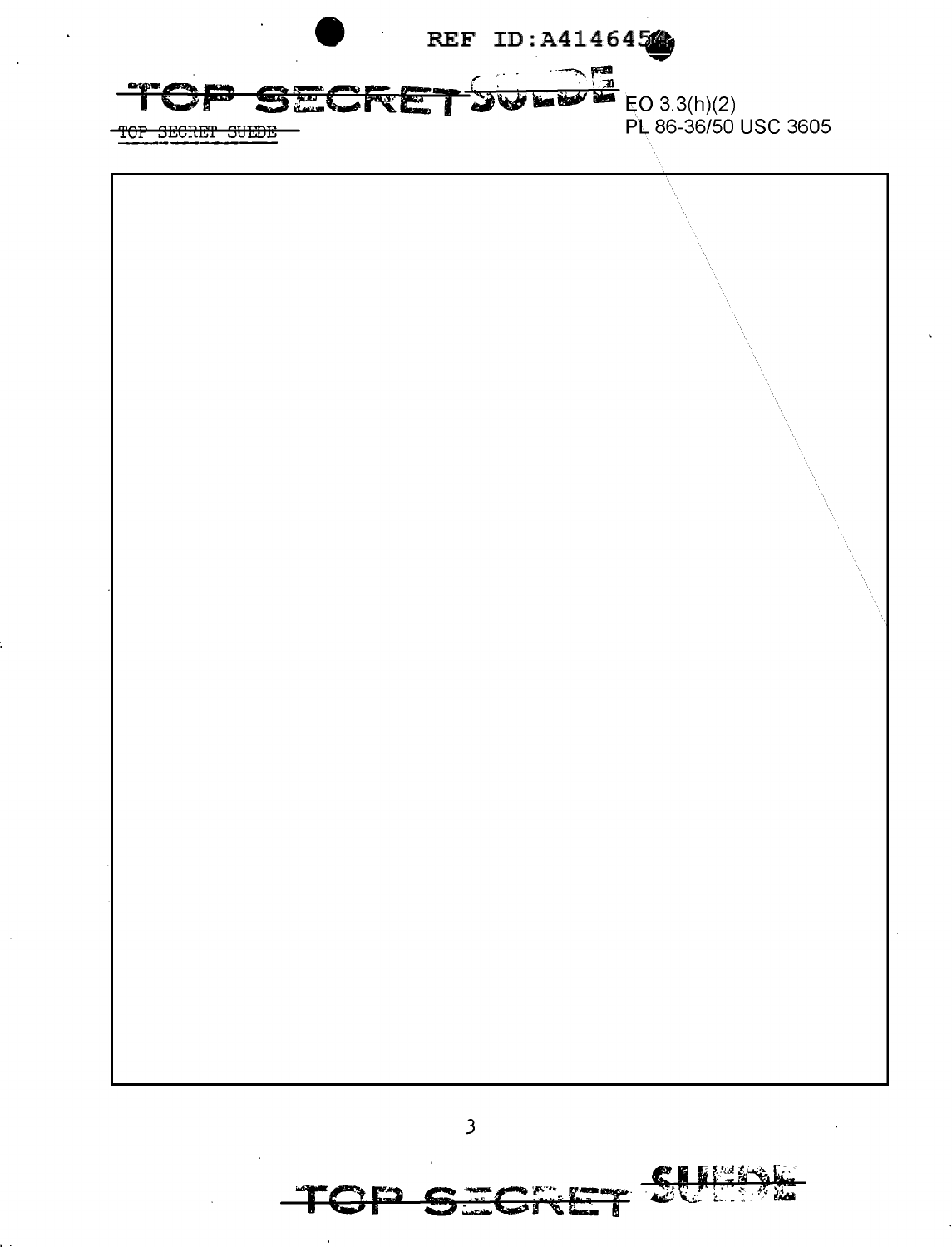

TOP SECRET SUEDE



4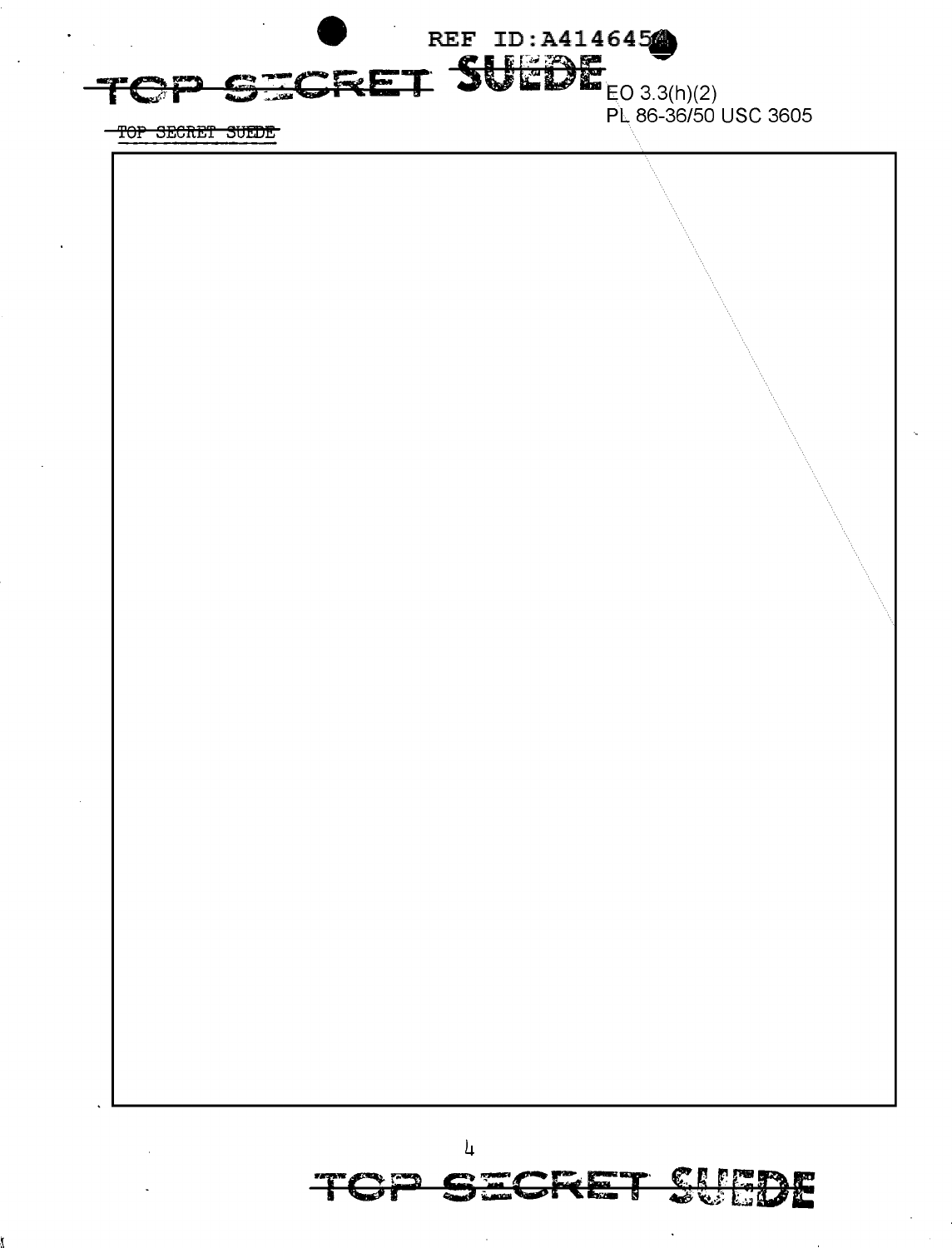

œ  $\epsilon$ 

 $\mathcal{L}^{(1)}$ 

 $\overline{\mathbf{r}}$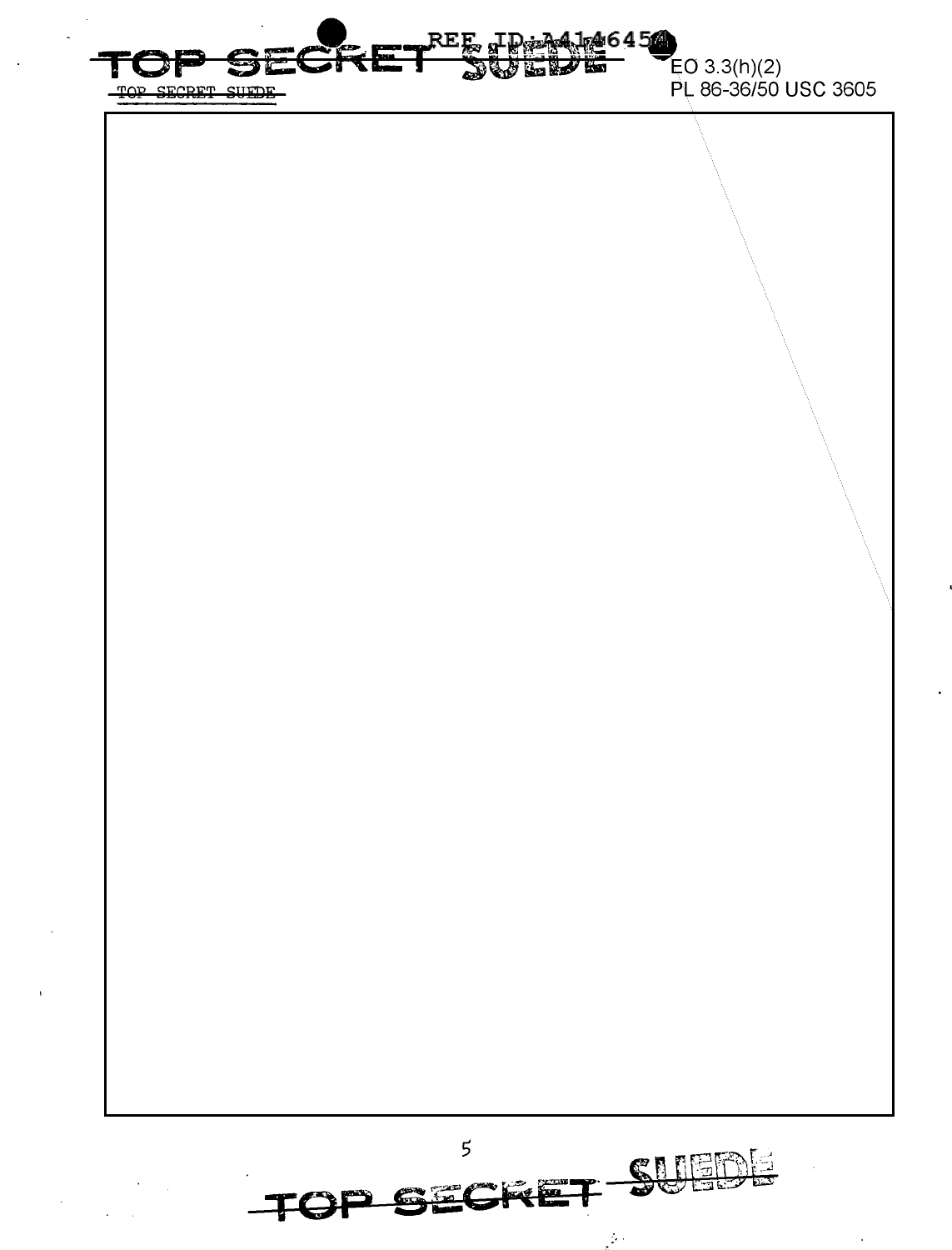REF ID: A414645 **CIPTERS** TOP SECRE كتباية فيكأ  $\frac{1}{5}$ O 3.3(h)(2) نزجه PL 86-36/50 USC 3605 TOP SECRET SUEDE **NE**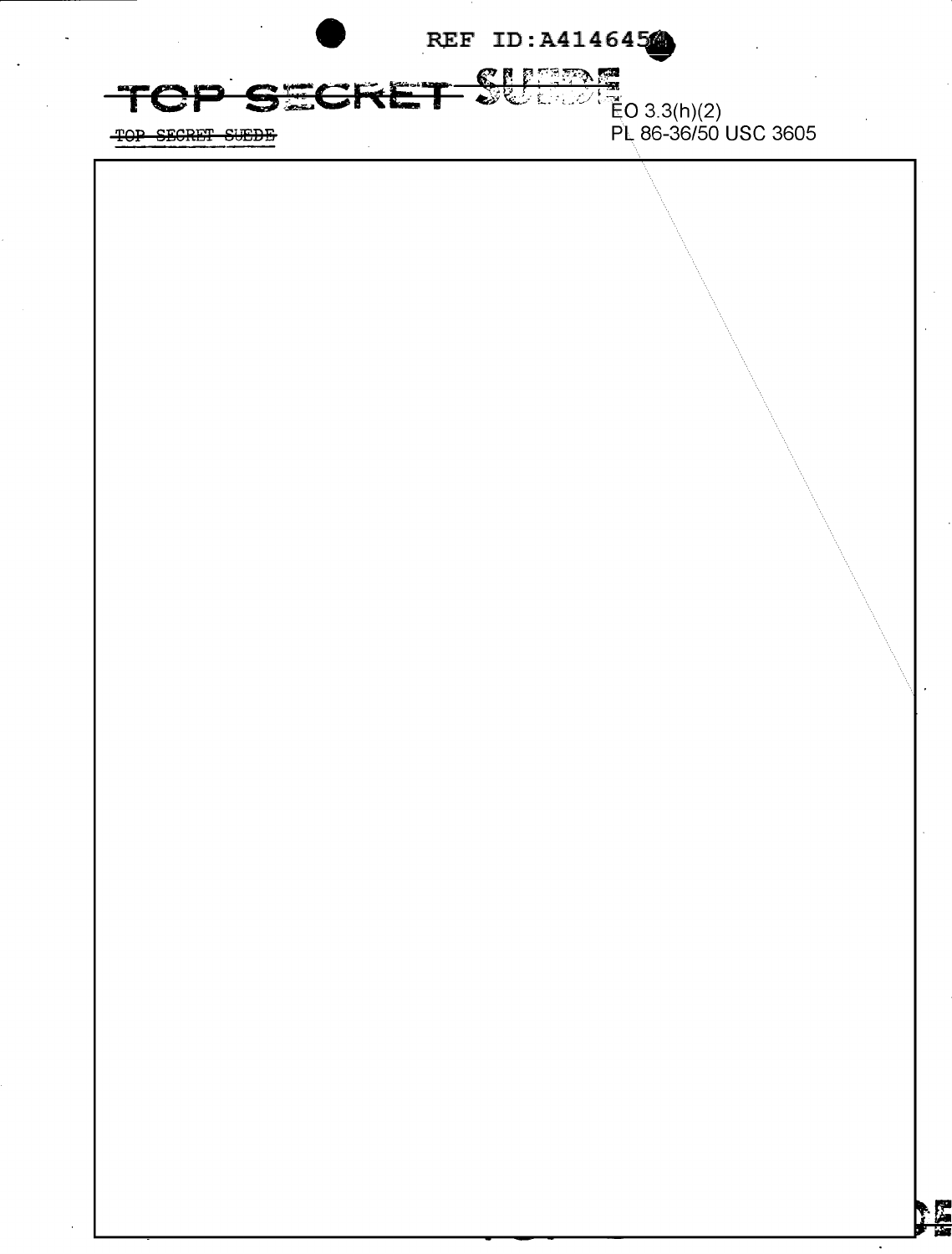

**ECRET SI** 

 $EO 3.3(h)(2)$ PL 86-36/50 USC 3605

<del>TOP SECRET SUEDE</del>

In addition the end-product is probably of better quality, since small bits of information that turn up in processing are likely to be unknown to purely "intelligence" producing personnel who are merely recipients of translations. It is familiarity with all the bits and pieces that makes for better quality of the end product.

c. As to the second suggestion, I feel sure that regardless of which type of P/L processing is preferable (centralized or decentralized) the contact between the personnel processing P/L and those processing encrypted messages (including the  $T/A$  and  $T/I$  phases) must be exceptionally

d. As to the third suggestion, I think I have said enough in the foregoing comments to indicate my conviction that while of course almost anything is possible and that the P/L processing could be put in one package and lifted out of AFSA, to do so would be a bad mistake. It would reduce efficiency in the processing of both P/L and encrypted communications.

 $\overline{7}$ 

EO 3.3(h)(2) PL 86-36/50 USC 3605

9.